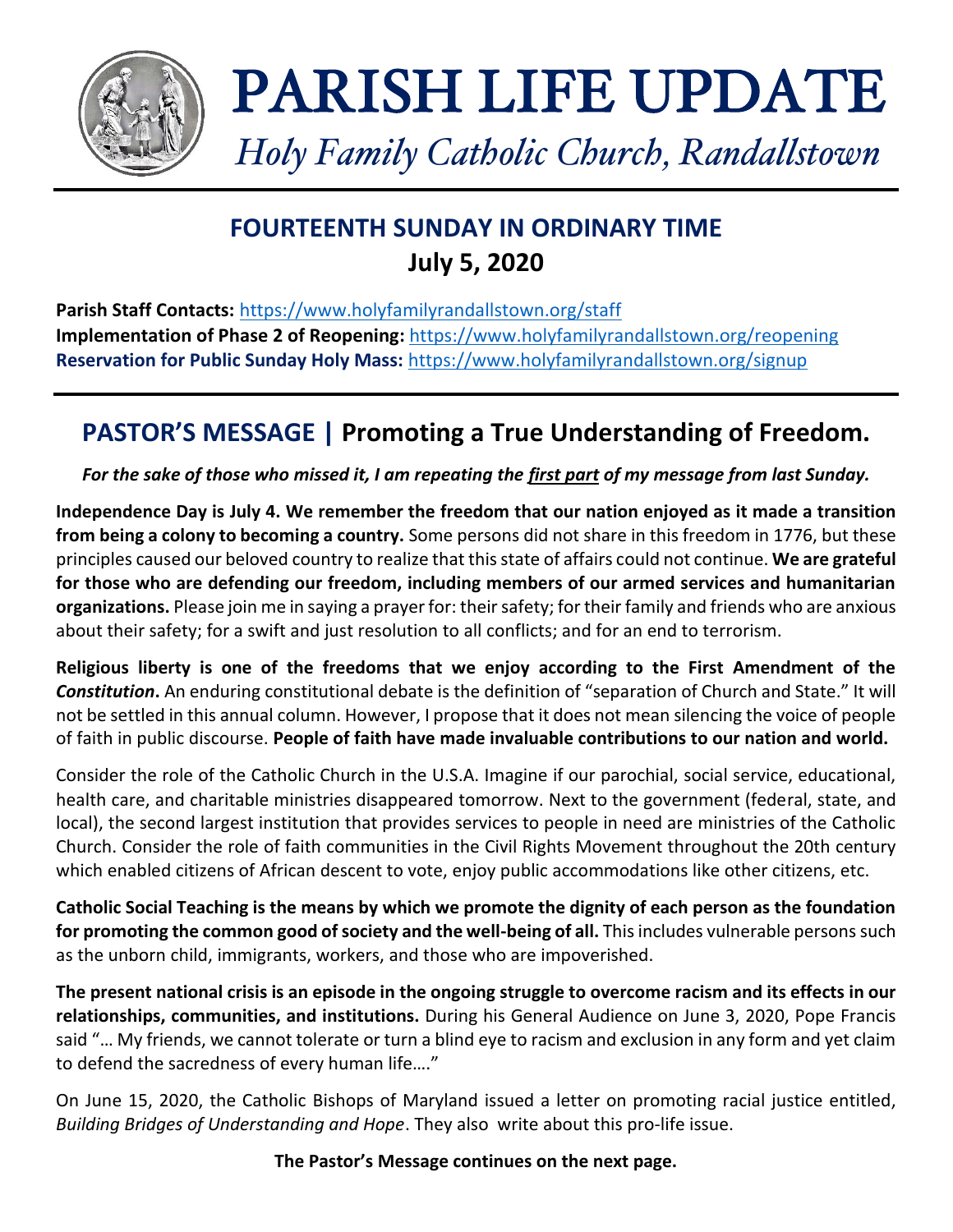We must recognize that all of us share the same human nature and dignity because we are all created in the image and likeness of God; this is why human life is sacred. We call all people of good will to prayer to root out any hatred and animosity that has taken hold in one's own heart. Inspired by Jesus' command to "love one another as I love you" (John 15:12), we must seek to know and understand one another and to work to break down barriers through listening, prayer and a commitment to change hearts and minds (*Building Bridges of Understanding and Hope*, June 15. 2020; [https://www.mdcatholic.org/racial\\_justice\\_letter\)](https://www.mdcatholic.org/racial_justice_letter).

Catholic Social Teaching principles are derived from the Gospel; explained in papal, conciliar, and episcopal statements; and demonstrated by our works of mercy. The Second Vatican Council reiterated that part of our baptismal vocation is to transform and sanctify our communities by the practice of our Faith (*Lumen Gentium*  #11 and following). Many of these principles are part of the related to the Natural Moral Law, which applies to every person, whether or not they claim a religious affiliation. **May God help us to contribute to the common good of our beloved country and the world.**

# **THIS PANDEMIC IS NOT GOING ON VACATION. WE MUST REMAIN VIGILANT.**

This virus is not taking a summer vacation. We cannot take a vacation from mitigating its spread, Let us continue to care about each other. Wearing a mask and practicing social distancing are not political actions. We are showing that we care about others. Being self-centered does not build a community.

Thank you for the ways in which you are striving to love God wholeheartedly. This is the context in which we love ourselves and others appropriately. It inspires me to persevere in doing the same.

# **MARYLAND CATHOLIC BISHOPS ISSUE LETTER ON RACIAL JUSTICE**

The Catholic Bishops of Maryland (from the Archdiocese of Baltimore, the Archdiocese of Washington, and the Diocese of Wilmington) have issued a letter on racial justice. It is entitled, "Building Bridges of Understanding and Hope." **You can read it on the website of the Maryland Catholic Conference [\(https://www.mdcatholic.org/racial\\_justice\\_letter\)](https://www.mdcatholic.org/racial_justice_letter).**

# **LET US CONTINUE TO PRAY FOR ONE ANOTHER**

Let us pray for one another. Please continue to reach out to each other to see how others are doing. Know that the staff and I are here to serve you.

May the peace of our Lord Jesus Christ be with you always!

Father Raymond Harris

# **IMPLEMENTATION OF PHASE 2 OF REOPENING**

**<https://www.holyfamilyrandallstown.org/reopening>**

# **CHURCH OPEN FOR PRIVATE PRAYER**

**Tuesday** (6:30 – 7:30 pm) **Thursday** (9:00 am – 10:00 am) **Saturday (**2:30 – 4:00 pm)

# **SACRAMENT OF RECONCILIATION & PENANCE (CONFESSIONS)**

**Saturday** (2:45 pm – 4:00 pm)

*You must follow the protocols, including wearing a mask in the church building at all times.*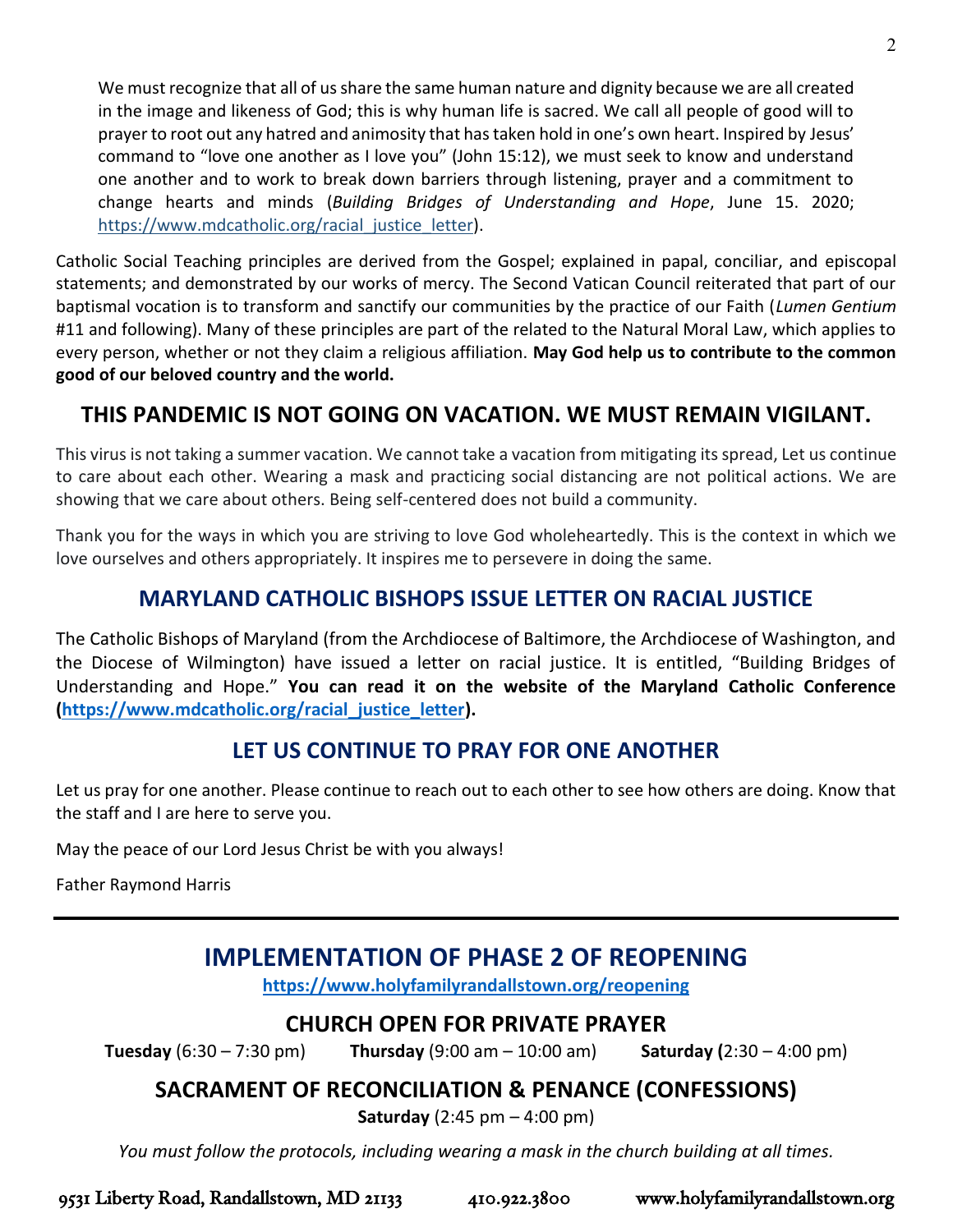# **PUBLIC WEEKDAY HOLY MASS AT 8:30 AM (Monday – Friday)**

**Beginning on Monday, July 6, public worship on Monday to Friday will resume with Holy Mass at 8:30 am. The Rosary will be prayed at 8:00 am.** Reservations are not needed, but we can accommodate 48 persons at this time. Pandemic restrictions limit seating to 30% capacity. **You must follow the direction of the ushers about seating arrangements. See the other instructions on page 6.**

**We need parishioners to volunteer to serve as usher and cleaning crew members** for public Holy Mass on the weekdays (Monday – Friday at 8:30 am) and for additional Sunday Holy Masses (Saturday at 4:00 pm and the full Sunday schedule).

# **PUBLIC SUNDAY HOLY MASS AT 7:30 AM & 11:00 AM**

**We need parishioners to volunteer to serve as usher and cleaning crew members** for public Holy Mass on the weekdays (Monday – Friday at 8:30 am) and for additional Sunday Holy Masses (Saturday at 4:00 pm and the full Sunday schedule).

**Ushers** guide people to enter, find seating, during the Communion Procession, and to depart. Offertory will be received in containers on a table after Holy Mass. You won't touch anyone or anything except opening the doors for Holy Mass. Can you help? Contact Father Harris [\(rharris@archbalt.org\)](mailto:rharris@archbalt.org).

**Cleaning Crew** members will clean the church after Holy Mass. You would use sanitizing wipes on pews where people sat, sanctuary railing, sanctuary chairs, the top of the Ambo (pulpit), doorknobs, and the restrooms (sink, toilet, doorknob). We will provide the gloves and sanitizing wipes. You supply the mask. We do not envision it taking longer than 30 minutes. can you help? Contact Father Harris [\(rharris@archbalt.org\)](mailto:rharris@archbalt.org).

# **NOTIFYING THE PARISH ABOUT CORONAVIRUS TESTING**

If you have visited our parish campus, and later learn that you may have been exposed to someone with the COVID-19 virus, please contact the Parish Office so that we can pray for you. We ask that you keep the Parish Office informed throughout your self-quarantine. Confidentiality will be respected by the Parish Staff.

The same protocol applies if you have tested positive for the COVID-19 virus. Please contact the Parish Office so that we can pray for you. Confidentiality will be respected by the Parish Staff.

Please consider this as a moral obligation to love your neighbor.

# **PARISH OFFICE IS NOW OPEN TO THE PUBLIC**

**The Parish Office is open the public from Monday to Friday (9 AM - 5 PM).** You must wear a mask to enter the Parish Office, per the State of Maryland and the Archdiocese of Baltimore. So **that** the Parish Secretary may serve others who also need assistance, please be considerate of the time.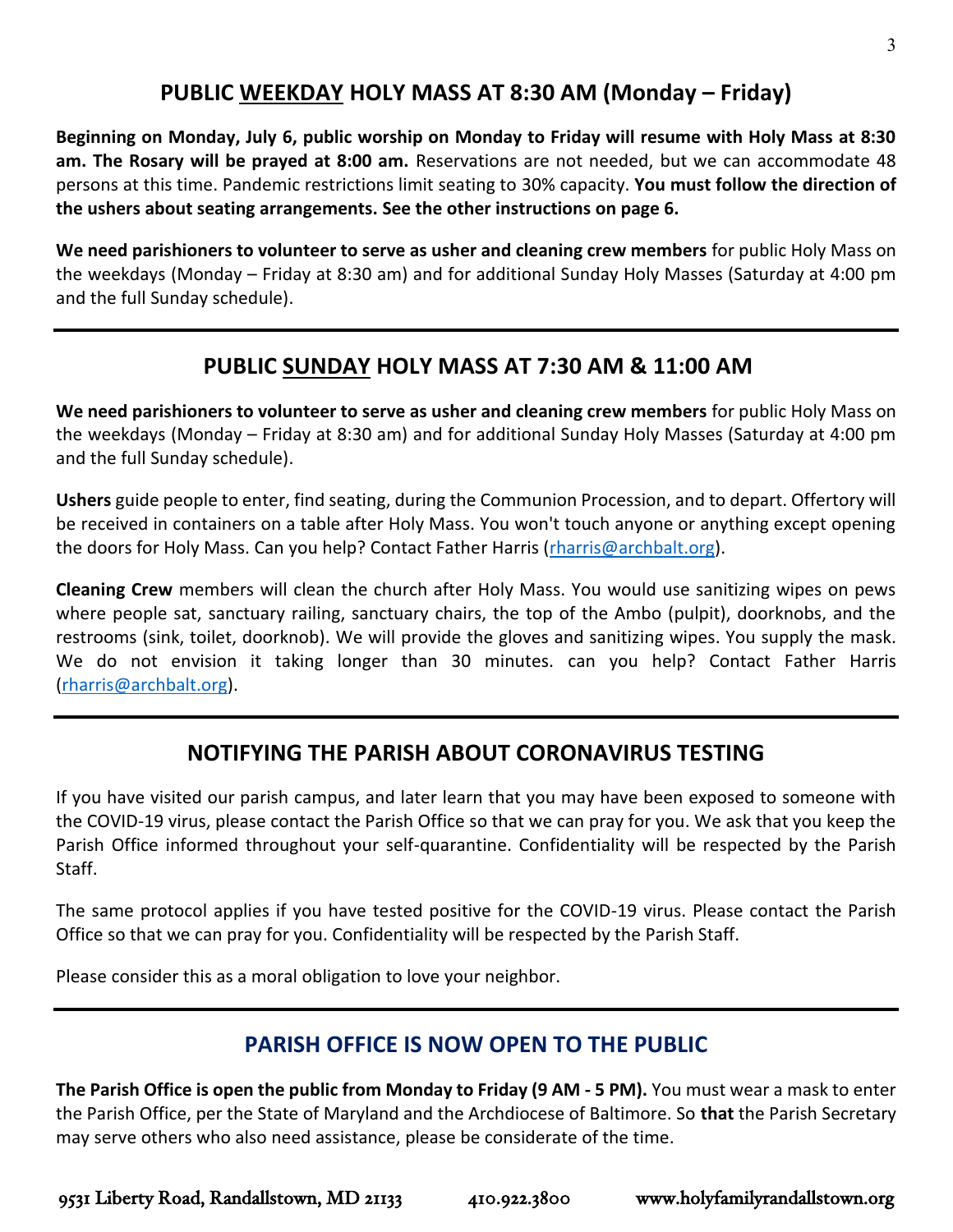# **REFLECTION ON THE SUNDAY GOSPEL READING**

**Read Matthew 11:25-30.** "[Jesus said to His disciples,] *'Come to me, all you who labor and are burdened, and I will give you rest. Take my yoke upon you and learn from me, for I am meek and humble of heart; and you will find rest for yourselves'"* (vv. 28-29). To say that Jesus is "meek" does not mean that He is weak. Meekness is gentle strength. Jesus, the Son of God who shares in our humanity in all things but sin, knows who He is and what He has come on the earth to do. He came to give humanity a tangible understanding of God's love and mercy. He came to confront sin and death and conquers them for our sake. When we bear His yoke, it is a "good fit" for us. His way of life is an experience of everlasting love, mercy, and freedom. How we serve as witnesses to the Lord Jesus Christ in these ways?

*Catechism of the Catholic Church* **#458:** "The Word became flesh so *that thus we might know God's love*: 'In this the love of God was made manifest among us, that God sent his only Son into the world, so that we might live through him.' 'For God so loved the world that he gave his only Son, that whoever believes in him should not perish but have eternal life.'"

*Catechism of the Catholic Church* **#459: "**The Word became flesh to be *our model of holiness*: 'Take my yoke upon you, and learn from me.' 'I am the way, and the truth, and the life; no one comes to the Father, but by me.' On the mountain of the Transfiguration, the Father commands: 'Listen to him!' Jesus is the model for the Beatitudes and the norm of the new law: 'Love one another as I have loved you.' This love implies an effective offering of oneself, after his example."

# **SUNDAY READINGS**

٦

**July 5: Fourteenth Sunday in Ordinary Time** Zechariah 9:9-10 + Psalm 145:1-2, 8-11, 13-14 Romans 8:9,11-13 + Matthew 11:25-30

**July 12: Fifteenth Sunday in Ordinary Time** Isaiah 55:10-11 + Psalm 65:10-14 Romans 8:18-23 + Matthew 13:1-23

# **PRAY FOR THE DEPARTED**

May the souls of all the faithful departed, through the mercy of God, rest in peace.

# **PRAY FOR THOSE WHO ARE SICK**

Rocco Aliberti, K. Dale Anderson, Mary Anna Baffoe-Bonnie, Rose Balk, E. Alan Ball, Albert Blanchard, Mary Blanton, Sue Bray, Annette Brown, Josephine Burns, Beth Cassidy, Jeanette Cherigos, Chinyere Chikeka, JoAnn Coules, Liam Craane, Helen Dorman, Veronica Dougherty, Cassie Downey, Dorothy Eichelman, Neva Farrah, Barbara Failla, Guy Gable, John Gast, Dot & Joe Gertz, Cullis Glenn, Gary Gordon, Lisa Grey, Jeanie Hakanson, Sherell Hinton, Margaret Irwin, Rosemarie Jean-Louis, Mildred Jones, Cheryl Kauffman, Cassidy Keefe, Greyson Knight, Mary Liberto, Jeffrey Lohinski, Jane Matos, Jack McGinnis, Nancy McQuay, Bob Moan, Peggy Moan, Randy Norden, Margaret Ntatin, Leobarda Olivares, Louis Onwuanaibe, Cathy Owens, Darcia Parker, Joseph Perozziello, Don Rojas, Lincoln Ross, Vince Rosso, Paul & Elizabeth Ruch, Brenda Sadowski, Rosa Santos, Anthony Serio, Shannon Sharpe, Thelma Smith, Joanne Spriggs, Dottie Swol, Dorothy Lynne Sutch, Greg Thompson, Kimberly Thompson, and Catherine Walsh.

# **POPE FRANCIS' PRAYER INTENTION FOR JUNE**

**Universal prayer intention – Our Families:** We pray that today's families may be accompanied with love, respect and guidance. .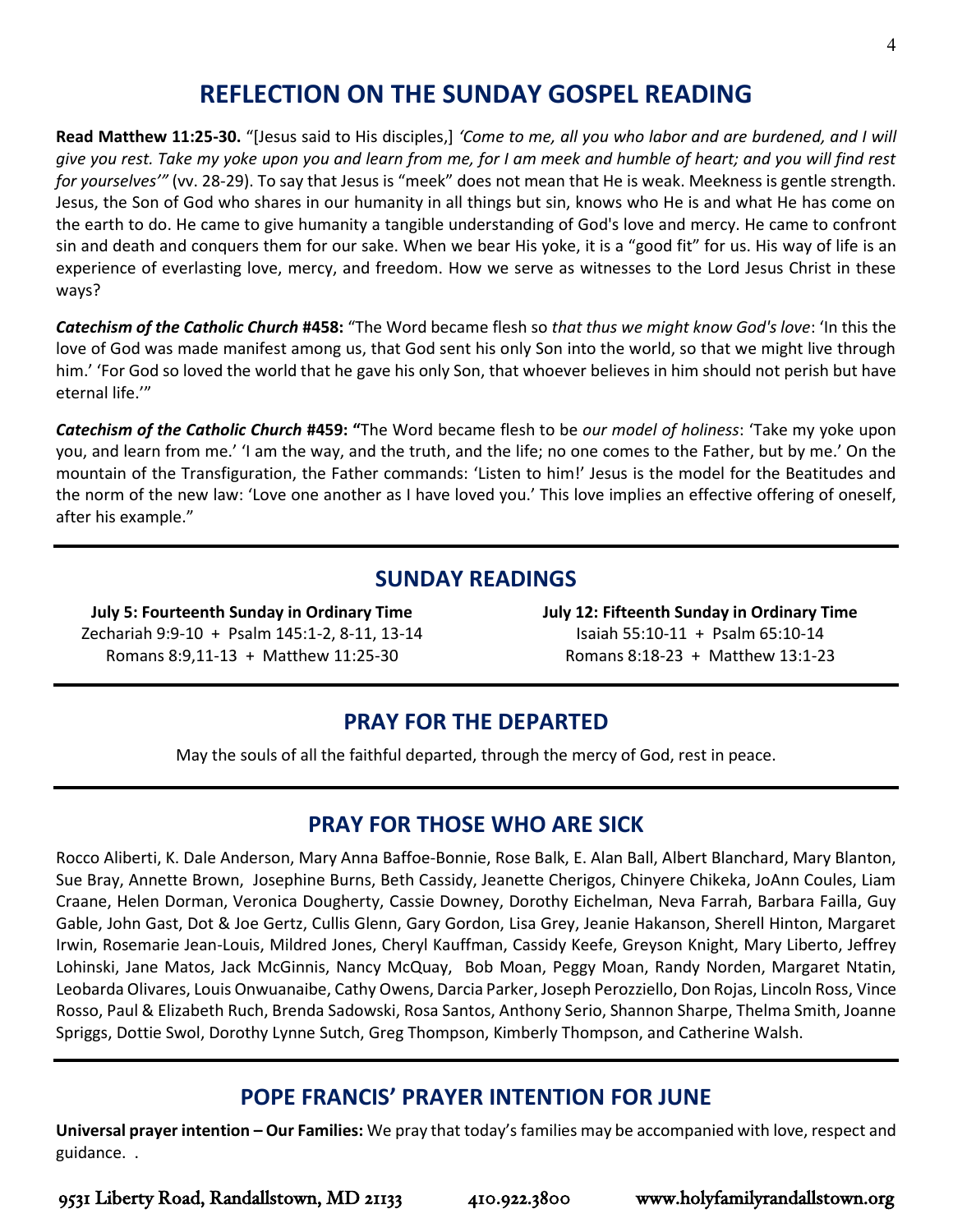| <b>DATE</b>              | <b>FATHER RAYMOND HARRIS</b>       | <b>FATHER ANGEL MARRERO</b>         |  |
|--------------------------|------------------------------------|-------------------------------------|--|
| Saturday, July 4         | Carmen Stack                       |                                     |  |
| Sunday, July 5           | $7:30$ am<br>The Piwko Family      |                                     |  |
| Sunday, July 5           | People of the Parish<br>$11:00$ am |                                     |  |
| Monday, July 6           | Marvin Alexander †                 | Father Angel is away until July 20. |  |
| Tuesday, July 7          | <b>Bernard Simons</b>              |                                     |  |
| <b>Wednesday, July 8</b> | The Schieber Family                |                                     |  |
| Thursday, July 9         | Marie "Sis" Anderson               |                                     |  |
| Friday, July 10          | The Gatlie Family                  |                                     |  |

# **MASS INTENTIONS**

**Options to submit your request s for Mass Intentions** (suggested donation is \$10).

- **by visiting the Parish Office** (open Monday Friday from 9 AM 5 PM)
- **by phone:** Monday Friday from Noon 4 PM (410-922-3800, ext. 4)
- **email:** [kerry.topel@archbalt.org](mailto:kerry.topel@archbalt.org)
- **mail:** 9531 Liberty Road, Randallstown, MD 21133

**At this time, we will assign the intention to the next available date. We are not able to accommodate specific date requests.**

# **SUNDAY OFFERTORY**

This does not include what was given for "second collections. Before the suspension of Holy Mass with the presence of the faithful, we averaged between \$5,000 - \$7,000 on a Sunday. Please do what you can to help your parish to maintain our mission. Options on how to give can be found below.

| Date                          | June 1 - 7 | June 8 - 14 | June 15 - 21 |
|-------------------------------|------------|-------------|--------------|
| Via mail or hand-delivered    | \$8,102.00 | \$2,663     | \$3,063      |
| Via electronic funds transfer | \$1,505.65 | \$465       | \$1,455      |
| In church (envelopes)         | n/a        | n/a         | \$1,089      |
| In church (non-envelopes)     | n/a        | n/a         | \$81         |
| Total                         | \$9,607.65 | \$3,128     | \$5,688      |

# *Thank you for your generosity!*

**Mail:** Send your offertory envelope or check to: Holy Family Church, 9531 Liberty Road, Randallstown, MD 21133 **Via your bank:** Please send your check to "Holy Family Church, 9531 Liberty Road, Randallstown, MD 21133" **Electronically:** Learn how to use Give Central at www.holyfamilyrandallstown.org/give

Text to Give: Our newest option via GiveCentral.

Text OFFER <space> amount to 14108839358

For example, to offer \$0, you would text OFFER 50 to 14108839358 (no \$ is needed)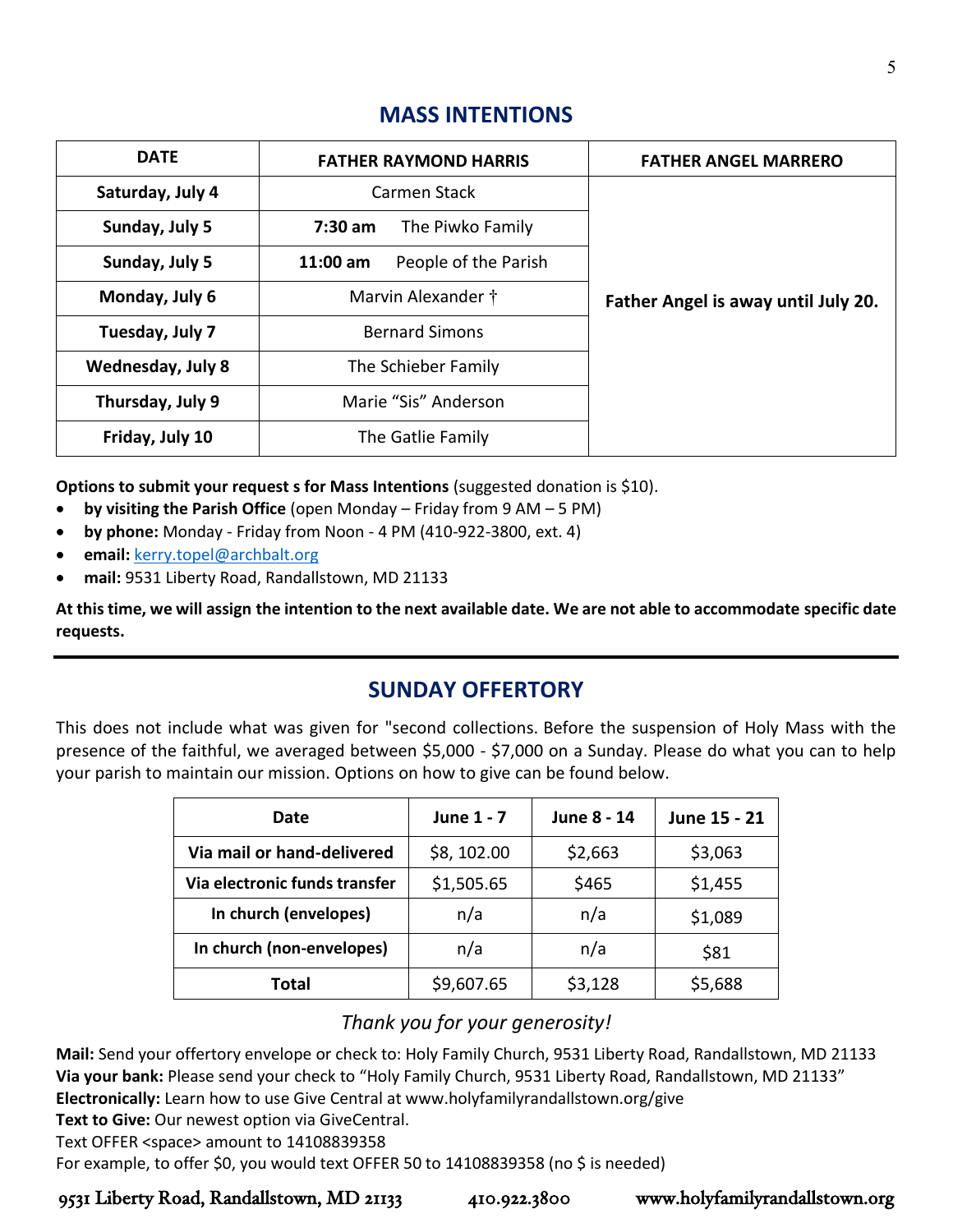# **INSTRUCTIONS FOR PUBLIC HOLY MASS**

# **RESERVING YOUR SEAT FOR SUNDAY HOLY MASS IS A MUST**

**Per Archdiocesan directive, only 30% of the church can be occupied per Holy Mass.** With social distancing, & including the ministers of the liturgy (which I have limited), **there are about 35 seats available per Holy Mass**.

You must reserve your seat. Reservations for July 5 are open from Monday, June 29 at 9:00 am until Thursday, **July 2 at 5:00 pm.** There are two ways to sign-up.

- 1. **Sign-up in person by coming to the Parish Office** between 9:00 am 5:00 pm. You will receive proof of reservation to present to an usher.
- 2. **Sign-up via our website (www.holyfamilyrandallstown.org/signup).** Follow the instructions, sign-up, and print the email confirmation as your proof of reservation to present to an usher. While the link will be on the website on Sunday, June 14, you will not be able to sign-up until the reservation system is open.

# **INSTRUCTIONS WHEN COMING TO SUNDAY & WEEKDAY HOLY MASS**

- 1. **THE SUNDAY OBLIGATION CONTINUES TO BE SUSPENDED.** Do not allow your conscience to be burdened. If you are concerned about your health or you are not ready to join any public gatherings yet, please be comfortable about not attending. Sunday Holy Mass at 11:00 am will be livestreamed on Facebook Live. You do not need a Facebook account to access it [\(www.facebook.com/HFCRandallstown/live\)](http://www.facebook.com/HFCRandallstown/live).
- 2. **CHECK YOUR HEALTH CONDITION.** You must take your temperature at home before you leave. If you have a fever, or are sick, or suspect that you may have been (or was exposed to) a contagious illness, please stay home and take care of yourself. If you are awaiting test results for COVID-19 or any contagious illness, you may not come to the parish campus, whether you have symptoms or not.
- 3. **MASKS MUST BE WORN BEFORE ENTERING THE CHURCH.** All persons aged 2 and older must always wear a mask. This is the requirement of the Archdiocese of Baltimore and the State of Maryland.
- 4. **CHILDREN MUST OBSERVE SOCIAL DISTANCE NORMS TOO.** If you bring children, they must be able to stay in one place. Otherwise, for the sake of their health and the health of others, they should not come to Holy Mass. For social distance reasons, the multipurpose room is not available.
- 5. **GREETING OTHERS:** While we will be happy to see others, greet them with words and a wave. Please do not congregate, hug, kiss, shake hands, etc.
- 6. **SEATING PROTOCOL (Sunday Holy Mass):** You must provide proof of reservation. The ushers will seat you whether as an individual or as a household—in designated seating from the front to the back.
- 7. **THE OFFERTORY COLLECTION WILL BE RECEIVED AFTER HOLY MASS.** Any offerings are placed in the designated receptacle as you are leaving the church.
- 8. **COMMUNION PROCESSION:** Follow the priest'sinstruction. No one may remain in the pew. Please maintain the social distancing of 6-feet from another person. Those who are not receiving Holy Communion will receive a blessing. For the safety of all, Holy Communion will be distributed initially in the hand only.
- 9. **DISMISSAL PROTOCOL:** You must follow the direction of the ushers, who will dismiss members of the congregation a pew at a time to ensure social distancing.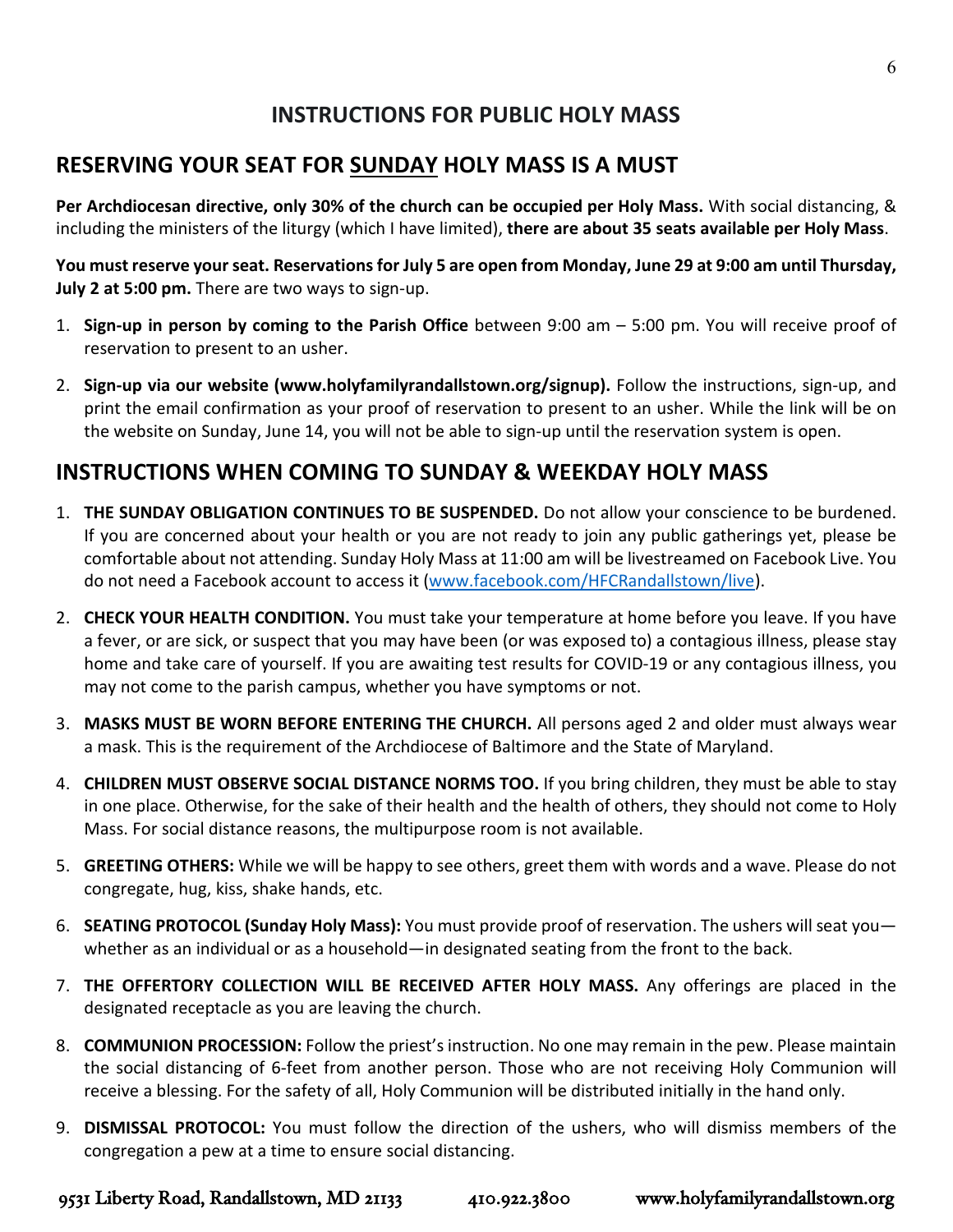# **JOB SEARCHES: NEW BUSINESS & FACILITIES MGR & MAINTENANCE WORKER**

Dennis Kast, our Business and Facilities Manager, will retire in October. He has done outstanding work here and I will miss him. I am working with a Search Committee to review candidates for two jobs: Business & Facilities Manager and Maintenance Worker. Links to these jobs are below. Interested persons should submit their application to the Archdiocese. During this stage of the search, applicants do not contact me.

#### **Business & Facilities Manager**

<https://archbalt.jobs.net/en-US/job/business-and-facilities-manager/J3M4CN6R3BYNJZNV686>

#### **Maintenance Worker**

<https://archbalt.jobs.net/en-US/job/maintenance-worker/J3N7DH6V76TTMH68SLW>

# **STAY CONNECTED WITH OUR PARISH ON SOCIAL MEDIA**

**Facebook – Parish:** <https://www.facebook.com/HFCRandallstown.org> **Facebook – Father Harris:** <https://www.facebook.com/FatherRaymondHarris> **Instagram – Parish:** <https://www.instagram.com/holyfamily2019>

# **NEWS – GENERAL INFORMATION**

#### **HOLY FAMILY PARISH INVITES YOU TO JOIN US**

All are welcome to join us as we strive to follow Christ within the fellowship of His Church. God's grace makes it possible for all to accept the entire Gospel, with its comforts and challenges (cf. *Mark* 1:15). **Registration forms can be found at our website** [\(https://www.holyfamilyrandallstown.org/registration\)](https://www.holyfamilyrandallstown.org/registration). Completed forms can be sent to the Parish Office (Holy Family Parish, 9531 Liberty Road, Randallstown, MD 21133).

**If you have any questions about the Catholic faith, or want to explore becoming a Catholic, please contact:**

**Father Raymond Harris,** *Pastor* (410.922.3800, ext. 6 o[r rharris@archbalt.org\)](mailto:rharris@archbalt.org)

**Mrs. JoAnn Harvan-Chin,** *Director of Faith Formation*

(410.922.3800. ext. 5 or [joann.harvan@archblt.org\)](mailto:joann.harvan@archblt.org)

#### **PARISH OFFICE IS OPEN TO THE PUBLIC**

**The Parish Office is open the the public from Monday to Friday (9 AM - 5 PM).** You must wear a mask to enter the Parish Office, per the State of Maryland and the Archdiocese of Baltimore. So **that** the Parish Secretary may serve others who also need assistance, please be considerate of the time.

#### **BOOK OF INTENTIONS**

You now have an opportunity to submit a prayer request for the Book of Intentions in the narthex. Please keep your prayer request concise and send it to **[bookofintentions@gmail.com](mailto:bookofintentions@gmail.com)**. Remember, this is not the place to request Mass intentions or to send a message to Father Harris or another staff member.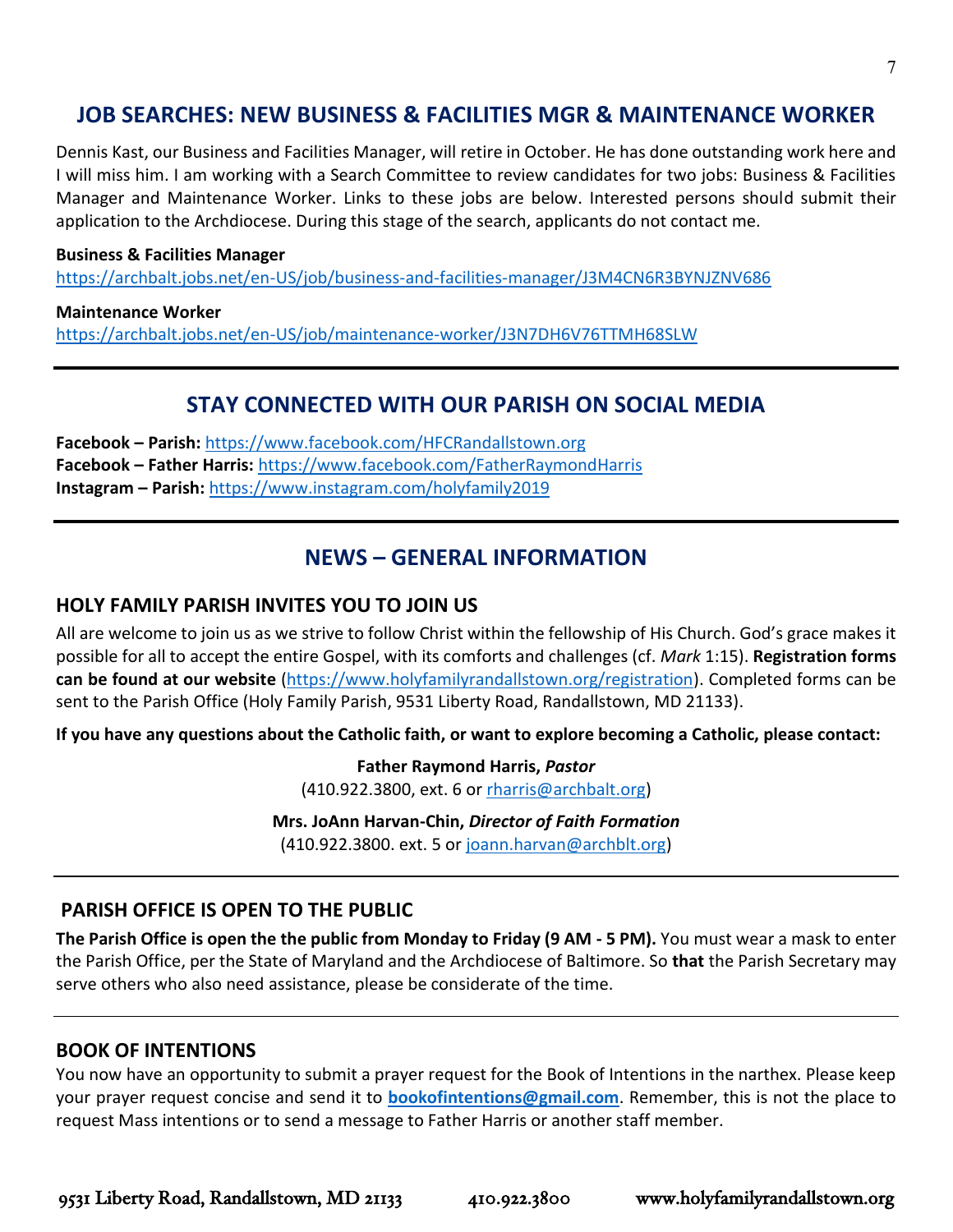#### **RESERVE YOUR SEAT FOR SUNDAY HOLY MASS ON JULY 12**

# **Reservations are open from Monday, July 6 at 9 AM to Thursday, July 9 at 5 PM**

**Per Archdiocesan directive, only 30% of the church can be occupied per Holy Mass.** With social distancing, & including the ministers of the liturgy (which I have limited), **there are about 35 seats available per Holy Mass**.

You must reserve your seat. Reservations for July 5 are open from Monday, June 29 at 9:00 am until Thursday, **July 2 at 5:00 pm.** There are two ways to sign-up.

- 3. **Sign-up in person by coming to the Parish Office** between 9:00 am 5:00 pm. You will receive proof of reservation to present to an usher.
- 4. **Sign-up via our website (www.holyfamilyrandallstown.org/signup).** Follow the instructions, sign-up, and print the email confirmation as your proof of reservation to present to an usher. While the link will be on the website on Sunday, June 14, you will not be able to sign-up until the reservation system is open.

#### **LIVE-STREAM OF HOLY MASS & DEVOTIONS**

For those who are unable to worship in peron at this time, we have this option. **Watch and worship on Facebook Live. Direct link:** <https://www.facebook.com/HFCRandallstown/live> Schedule: [www.holyfamilyrandlallstown.org/livestream](http://www.holyfamilyrandlallstown.org/livestream) No Facebook account? No problem! Go to the direct link [\(https://www.facebook.com/HFCRandallstown/live\)](https://www.facebook.com/HFCRandallstown/live)

#### **RECEIVE TEXT & EMAIL ALERTS VIA FLOCKNOTE:**

#### **Text HFR to 84576 or visit [https://hfr.flocknote.com](https://hfr.flocknote.com/)**

By sharing your phone number, you will receive occasional texts, such as reminders about upcoming events. By sharing your email, you will receive a weekly newsletter from Father Harris and any urgent announcements.

# **NEWS**

#### **FATHER HARRIS WANTS TO HAVE A PUBLIC HOLY MASS ON SATRUDAYS AT 4 PM**

**However, we need at least 4 people to volunteer for the Cleaning Crew to sanitize the church after Holy Mass.**  It takes about 15-20 minutes to do it. With the sanitizing spray, there is minimal touching. Gloves are provided. You bring your mask. Consider serving the Lord and your fellow parishioners in this way. **If you can help, contact Father Harris [\(rharris@archbalt.org\)](mailto:rharris@archbalt.org)**

#### **PUBLIC HOLY MASS ON WEEKDAYS BEGINS ON MONDAY, JULY 6**

**Beginning on Monday, July 6, Holy Mass at 8:30 am will be open to the public. It will be held from Monday to Friday only**. Reservations are not required, but there is a limit of 45 persons. Please follow the protocols on our website [\(https://www.holyfamilyrandallstown.org/reopening\)](https://www.holyfamilyrandallstown.org/reopening). All persons aged 2 years and older must wear a mask. You must leave when you pew is asked to dismiss so that we can sanitize the church. Holy Mass will continue to be broadcast on Facebook Live [\(https://www.facebook.com/HFCRandallstown/live\)](https://www.facebook.com/HFCRandallstown/live).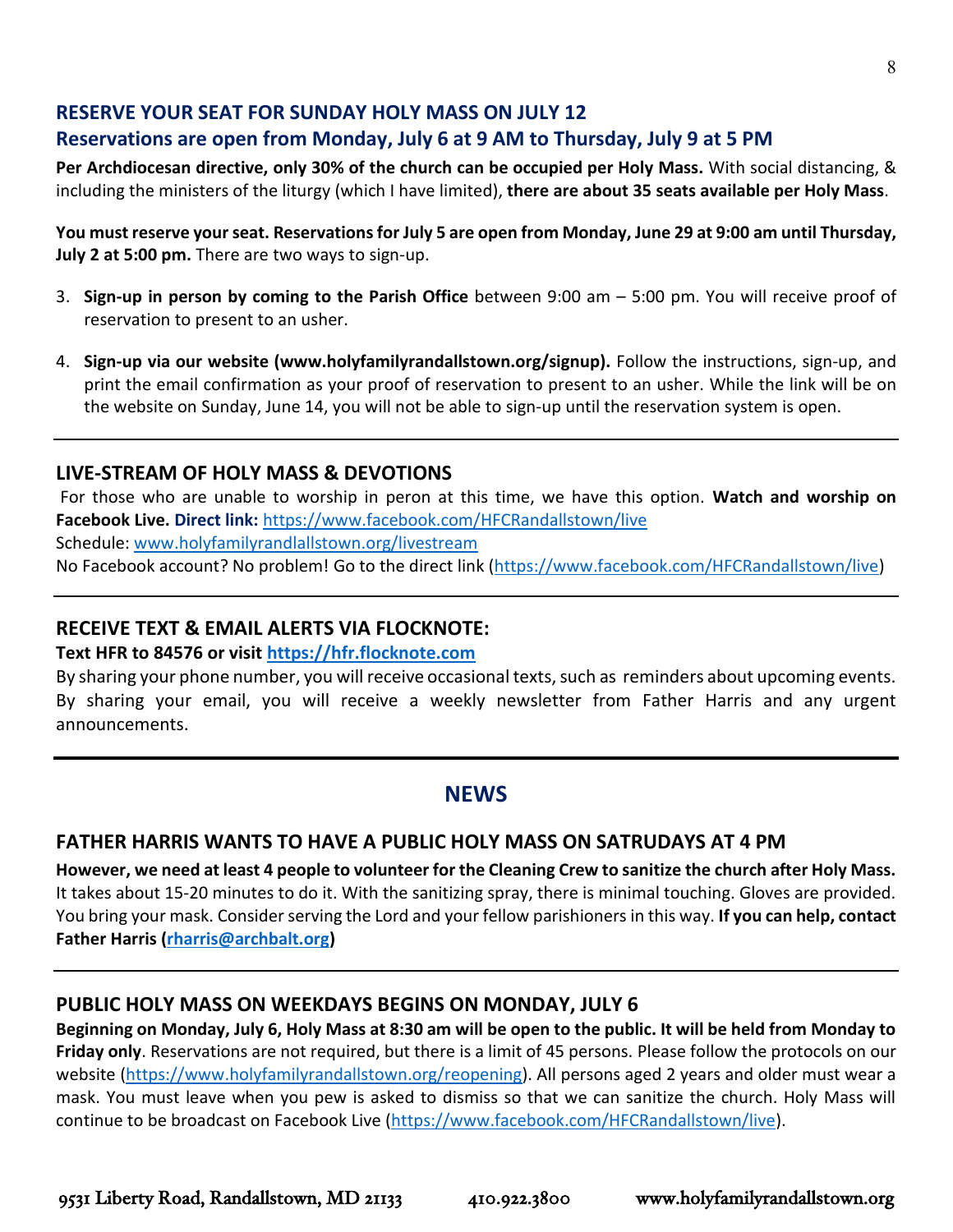#### **GRADUATE RECOGNITON LISTING**

Praise God and congratulations to you on your graduation! "And whatever you do, in word or in deed, do everything in the name of the Lord Jesus, giving thanks to God the Father through him" (*Colossians* 3:17).

We want to publish a list of this year's graduates. We will have a Graduates Recognition Sunday soon. **Please send the following information to JoAnn Harvin-Chin, Director of Faith Formation, via email [\(joann.harvan@archbalt.org\)](mailto:joann.harvan@archbalt.org) as soon as you are able.**

**Name of Graduate Relationship to parishioner Name of School**

**Example:** Raymond Harris, son of Jo Anne Harris. From Saint Mary's Seminary, Baltimore, MD

# **NEWS – FAITH FORMATION FOR ALL GENERATIONS**

#### **THURSDAY MORNING ADULT BIBLE STUDY – July 9 at 10 AM**

Our Director of Faith Formation is leading a new Bible Study composed by her on the mysteries of the Rosary. **It meets on Thursdays at 10 AM on Zoom video conferencing.** For questions or to receive an invitation to the Zoom meeting, please contact Mrs. JoAnn Harvan-Chin, [\(joann.harvan@archbalt.org](mailto:joann.harvan@archbalt.org) or 410-922-3800, ext. 5).

#### **THURSDAY EVENING BIBLE STUDY – July 9 at 7 PM**

**"The Spirit-Filed Church" is the name of the series.** On the first Christian Pentecost, the Church had a joy that they did not want to contain. They wanted others to share in this joy from the Lord. This includes becoming signs of Christ's love and mercy. The Spirit-filled Church is sent to give witness to God who is love, truth, establishes justice, and fosters reconciliation.. **Watch on Thursday, July 9 at 7 PM on Facebook Live. No Facebook account? No problem! Go to the direct link [\(https://www.fb.com/HFCRandallstown/live\)](https://www.fb.com/HFCRandallstown/live).** We are reading Matthew 18:15-20. The topic is, " Conflict Management in the Christian Community."

#### **SOR CATECHISTS' RETREAT OVER ZOOM – July 10**

**The School of Religion Catechists (faith formation teachers) will have a retreat via Zoom on Friday, July 10 at 7 PM.** The theme is, "Loved as Sons and Daughters of God." This retreat will remind us of God's magnificent love. It has been a challenging year; many are weary and spiritually drained. Come refresh your soul and leave your concerns at the feet of Jesus. We will have a short presentation, small group sharing, prayer, and large group sharing. For more information and a Zoom invitation, contact Mrs. JoAnn Harvan-Chin, Director of Faith Formation [\(joann.harvan@archbalt.org](mailto:joann.harvan@archbalt.org) or 410-922-3800, ext. 5).

#### **YOUTH PAINT & PRAY – July 18 at 2 PM**

**Holy Family Parish welcomes our youth (12 – 17) to our Zoom paint event! It will be on Saturday, July 18 at 2 PM** .Ten people have already reserved their free art kits. Others are welcome to join, but you will need your own materials. The paining will be led by parishioner and professional artist, Sarah Emerson. The painting is "Seeking Home." The view of the ship to the lighthouse, like the Church to the Lord. For more information and a Zoom invitation, contact Mrs. JoAnn Harvan-Chin, Director of Faith Formation [\(joann.harvan@archbalt.org](mailto:joann.harvan@archbalt.org) or 410-922-3800, ext. 5).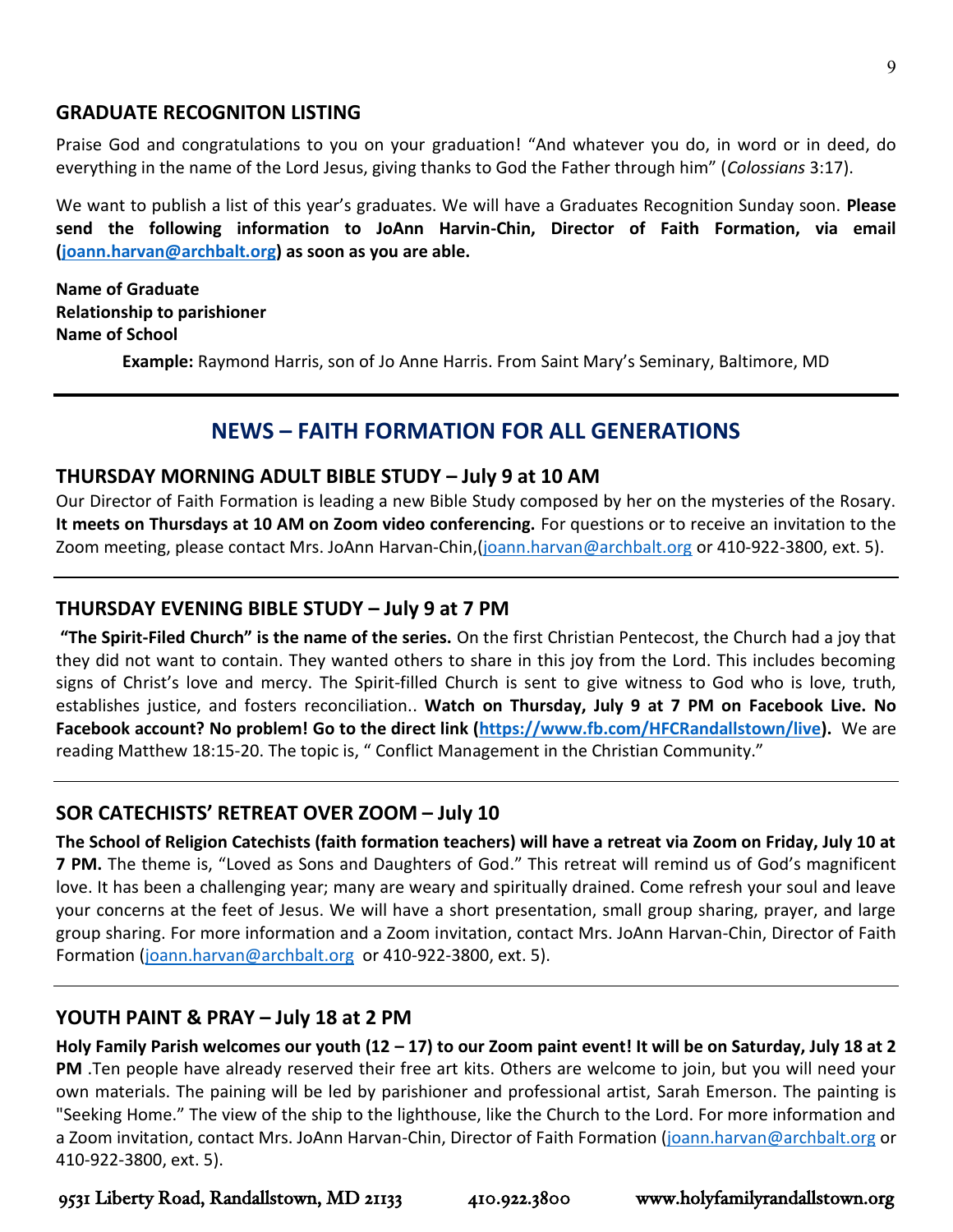#### **YOUTH BIBLE STUDY ON SELECTED SUNDAYS**

They meet two Sundays a month at 11:30 AM (12:30 PM after June 21) over Zoom. Email Mrs. JoAnn Harvan-Chin, Director of Faith Formation [\(joann.harvan@archbalt.org\)](mailto:joann.harvan@archbalt.org) for a Zoom invitation, dates, and questions. All youth aged 12-17 are encouraged to participate!

### **INTERESTED IN HAVING A YOUNG ADULT BIBLE STUDY?**

JoAnn Harvan-Chin, Director of Faith Formation, is surveying young adults (ages 18 – 39) about their interest in having a regular Bible Study. Please contact her [\(joann.harvan@archchbalt.org](mailto:joann.harvan@archchbalt.org) or 410-922-2800, ext. 5).

#### **SUNDAY SCHOOL OF RELIGION 2020 – 2021 REGISTRATION IS OPEN**

**Sunday School of Religion (SOR) registration is open** for Pre-K/Kindergarten – Eighth Grade and the Confirmation Class. When SOR will begin TBD. Parents and guardians, please read the following instructions carefully.

**We are requesting that ALL 2020-2021 students, BOTH new and returning, to register this year for SOR since forms have been revised and information changes year to year.** Registration forms are available on our website (www.holyfamilyrandal) for PreK/Kindergarten – Eighth Grade and the Confirmation Class or email our Director of Faith Formation, Mrs. JoAnn Harvan-Chin at [joann.harvan@archbalt.org.](mailto:joann.harvan@archbalt.org)

Completed forms along with cash or check for the tuition fee or statement of request to reduce/waive the fees can be sent in by mail, or hand delivered (slid through the Parish Office door slot) or emailed to Mrs. JoAnn Harvan-Chin at [joann.harvan@archbalt.org.](mailto:joann.harvan@archbalt.org)

Questions? Please contact our Director of Faith Formation, JoAnn Harvan – Chin (410.922.3800, ext. 5 or [joann.harvan@archbalt.org\)](mailto:joann.harvan@archbalt.org).

# **QUO VADIS GTHERINGS FOR YOUNG MEN – July 20 to 22**

The Vocations Office and the Pastoral Year Seminarians of the Archdiocese of Baltimore are excited to announce that they are hosting the annual *Quo Vadis* camp. **It will be very different from last year as we plan to adhere to the most updated pandemic guidelines and restrictions. It is going to be an amazing experience for all!** See this video about the Quo Vadis experience:<https://youtu.be/HGC4eHcTobc>

**Dates & Times:** July 20 & 21 from 8:00 am to 4:30 pm; July 22 8:00am-7:00pm

**Locations:** Saint Joseph, *Cockeysville*; Saint Thomas Aquinas, *Baltimore*; Saint John the Evangelist, *Severna Park*; Saint Mark, *Fallston*; Saint John, *Westminster*; and Bishop Walsh High School, *Cumberland*

**Cost:** \$75.00/student (scholarships are available)

**Registration:** Students can register at https://www.bmorevocations.org/quo-vadis/fiat-qv-camps/